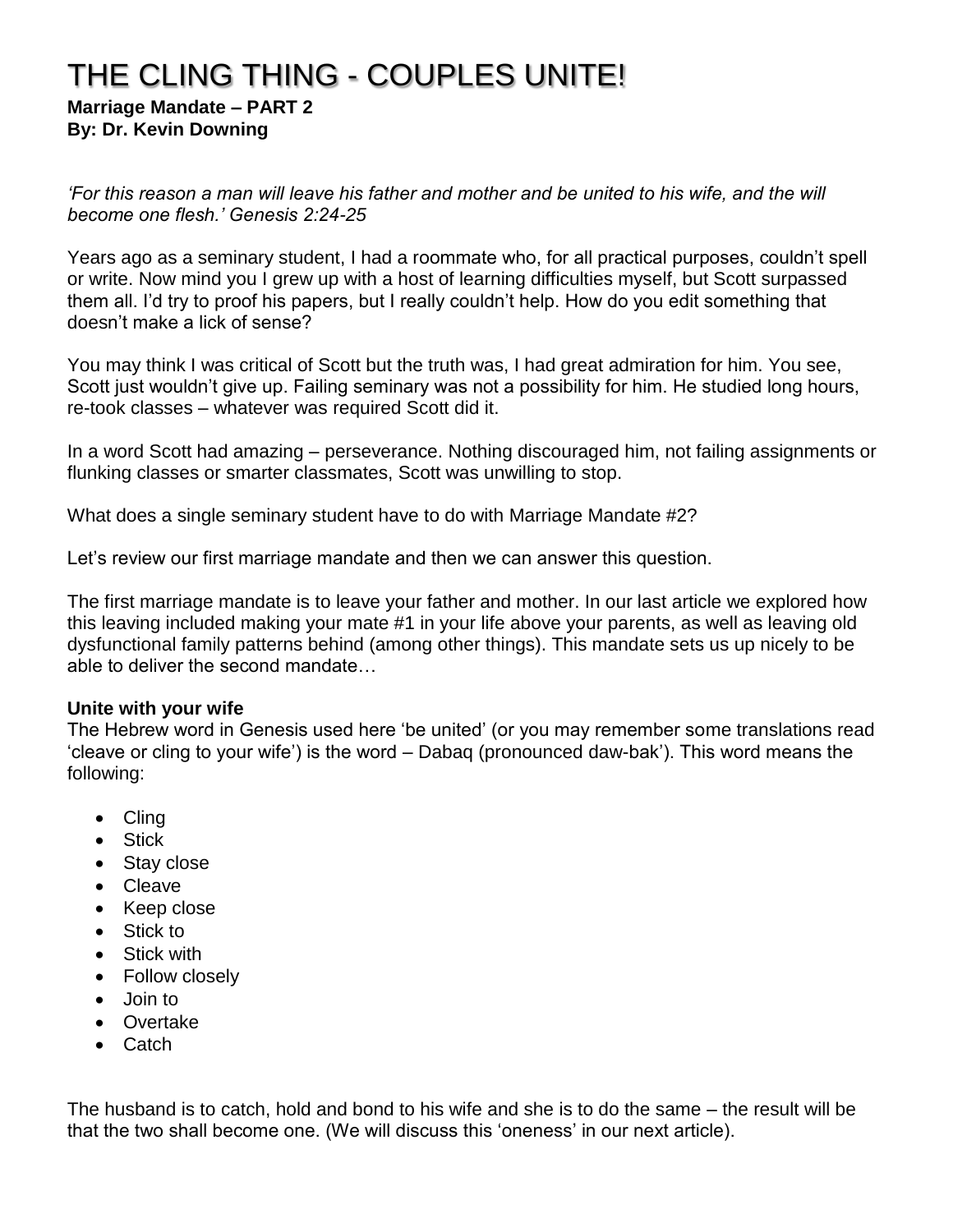## **Pursuing Your Mate with Passion**

Pursue your mate? This may seem like a foreign concept, but do you remember when you were first dating?

I bring couples back to this place frequently in marriage counseling. Broken, hurt and distant, I'll ask these couples, "Was your marriage ever in a good place?" The answer is often, "Yes, when we were first dating."

You may remember what it was like when you had to pry the phone off the side of your head because it had been glued there for the last four hours. Lost in conversation with your love one, you had lost all track of time. Is that a great memory? If so, do it again. You may argue – "We just don't have that kind of energy or passion – we don't have that much to talk about." OK – so go away together for four hours or for a couple of days on an overnighter at a hotel!

I have heard many a marriage therapists declare that if couples will do the things they did when they first fell in love the feelings of love will return. I have to agree. I have seen this happen over and over again.

#### **Pursuing Your Mate with Perseverance**

From time to time people will come up to my wife and say, "You guys have a really great marriage." I have never heard her respond with saying "thank you". Instead she says, "We work really hard at it." I appreciate her honesty. What we do have together didn't happen by chance. We have what we have because we are very intentional about our marriage. Marriage is a marathon. We are in it for the long haul.

This makes me reflect back on my roommate in seminary, Scott. I'm sure he has a good marriage today if he applies the same amount of perseverance to his marriage that he did to graduate school.

I had a wise professor who once said, "The dip stick of any marriage is commitment."

Perseverance and commitment are not forms of suffering for suffering's sake. They ideally are your applied focus and determination to growth and to make things better. Here are some important ideas for pro-active action in your marriage.

## **Close the Exits and Take off the Fig Leaves**

If you are not clinging to and perusing your mate, you are probably distancing yourself. You may be using some exit doors to run from or avoid the emotional and spiritual intimacy in your marriage. It doesn't take much to get the ball rolling. How about a little…

- Resentment
- Hurt
- Disappointment
- Being Offended
- Ignored